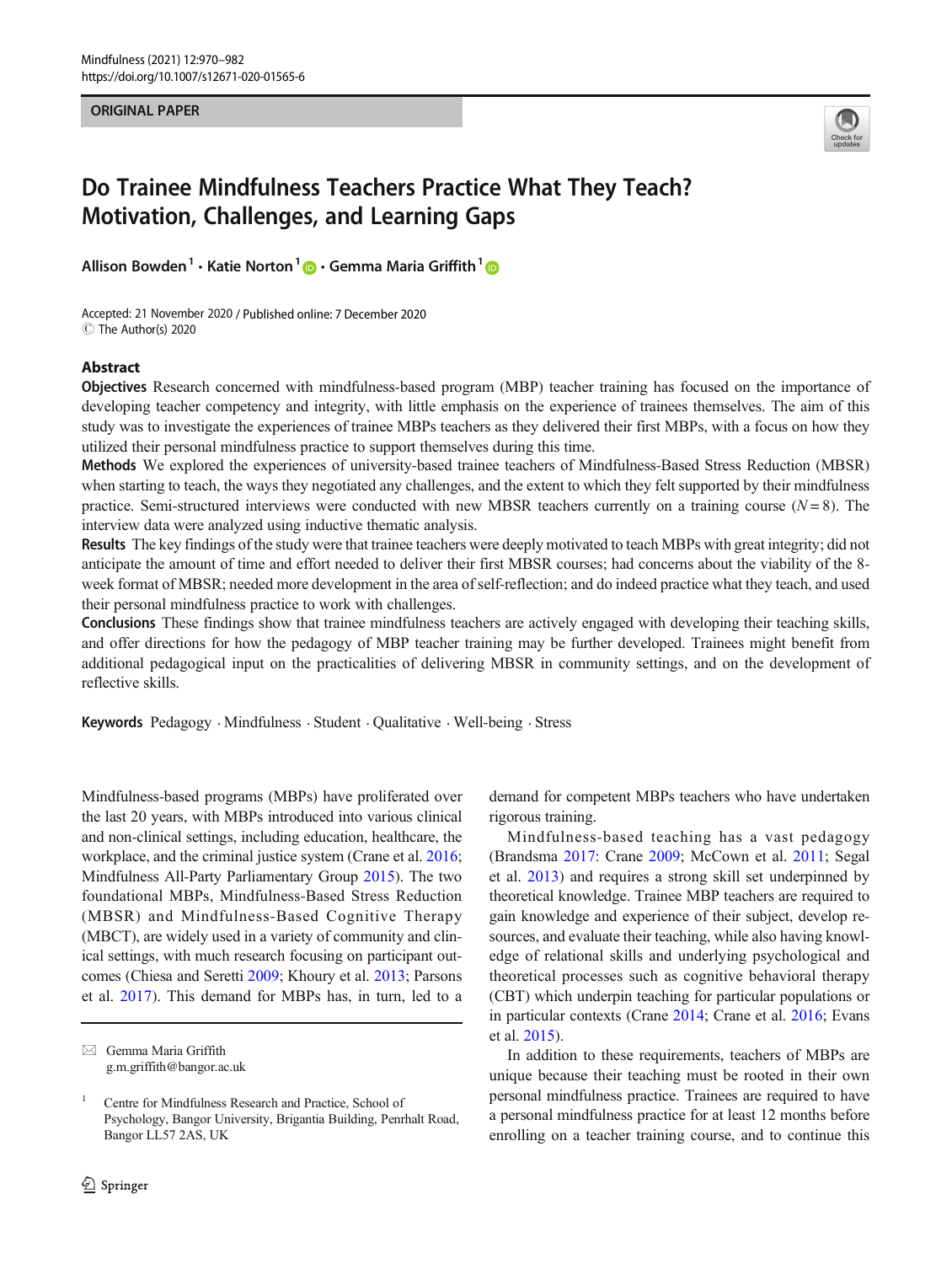throughout teacher training. In essence, this allows teachers of MBPs to express through their teaching process an experiential, embodied knowing, rather than simply a conceptual knowledge of mindfulness (Crane et al. [2016](#page-12-0); Griffith et al. [2019](#page-12-0)). The development of these skills takes time—many mindfulness teacher training courses are of 3 to 4-year duration and require assessment, and, like any professional training, may be stressful at times and impact the well-being of the trainee. This long training, however, seems to benefit participants; Rujgrok-Lupton et al. (2018) reported that higher teacher training levels were associated with more positive participant outcomes, although personal practice and teaching experience were not linked to participant outcomes.

Mindfulness-based teaching is emergent as a professional field, and the main driver of professionalism is the focus on the training and competence of teachers of MBPs and the qualities of fidelity and integrity they are required to demonstrate (British Association of Mindfulness-Based Approaches [BAMBA] [2019](#page-11-0); Crane et al. [2010](#page-12-0), [2012,](#page-12-0) [2016\)](#page-12-0). Currently there are three universities in the UK, and others across the globe, which offer MBP teacher training at a post-graduate level, as well as a number of non-academic professional training organizations offering MBP teacher training (Crane et al. [2010\)](#page-12-0). These are professional training courses that meet the demand for high-quality training programs, designed to produce competent teachers of MBPs (Evans et al. [2015](#page-12-0)). Bangor, Oxford, and Exeter universities developed a competency framework (the Mindfulness-Based Interventions Teaching Assessment Criteria [MBI-TAC], Crane et al. [2018\)](#page-12-0), which outlined six domains of teaching competence such as curriculum adherence and embodiment of mindfulness. The MBI:TAC was designed to support teachers to uphold the highest standards of integrity and fidelity when delivering MBPs.

There are parallels between MBP training and other professional training programs such as counseling, psychology, and school teaching, in that these all involve trainees learning specific skills and working directly with others in a teaching/ supportive capacity. Generally, research indicates that there are a substantial number of trainees in these professions who report high levels of stress due to subject-specific concerns. For example, secondary school trainee teachers report that they find challenging pupil behavior stress inducing, and some counseling trainees hold unrealistic beliefs around their own ability to cope (Chaplain [2008](#page-12-0); Truell [2001\)](#page-12-0). A common theme, however, across those training in similar "support/caring" professions, was that many stressors among trainees were attributable to the training process itself, such as the degree to which trainees were prepared for likely challenges, lack of support systems, and a need for an explicit focus on the process of learning new skills (Chaplain [2008](#page-12-0); Kumary and Baker [2008;](#page-12-0) Truell [2001](#page-12-0)). Valid, unexplored questions of MBP teacher training therefore are, does MBP teacher training

lead to trainees experiencing similar stressors? Does the very process of MBP training evoke stressors, and, if so, could those stressors then be anticipated and mitigated by MBP training providers?

Teachers of MBPs are responsible for the integrity, quality, and standards of curricula delivery, and thus MBP teachers are regarded as the fulcrum point or conduit for the work (Crane [2016;](#page-12-0) Kabat-Zinn [2011\)](#page-12-0). Kabat-Zinn wrote "The quality of MBSR as an intervention is only as good as the MBSR instructor and his or her understanding of what is required to deliver a truly mindfulness-based program" [\(2011](#page-12-0), p.281). This understanding is thought to be demonstrated principally through the presence of the teacher, or the way in which the teacher embodies and models the qualities and attitudinal foundations of mindfulness (Kabat-Zinn [2013\)](#page-12-0). Crane et al. [\(2016\)](#page-12-0) stated that the embodiment of attitudinal foundations (non-judgment, patience, beginner's mind, trust, non-striving, acceptance, and letting go) and qualities (including characteristics of compassion, warmth, kindness, and gentle curiosity) are essential ingredients of being a MBP teacher, together with competence, commitment to ongoing good practice, appropriate training, and personal practice and supervision. Mindfulness-based teacher training programs are designed with the key aims of supporting the trainee in the cultivation of an embodied understanding of self, of human vulnerability and resilience, a deep understanding of MBP curricula, and practical teaching skills. The curriculum design for trainees is thus intended to create capacity in teachers to convey mindfulness both implicitly (e.g., through embodiment or relational style) and explicitly through delivering curriculum content (Crane et al. [2010](#page-12-0), [2016](#page-12-0)).

In addition, there are a number of practical skills needed when preparing to teach MBPs, including marketing, recruitment, and resource preparation. In order to deliver an MBP, teachers need skills in communication, networking, and partnering. Thus, teachers of MBPs can find themselves playing many roles (Bartley [2012\)](#page-11-0). Given the level of personal and professional engagement involved in training to teach MBPs, and the wide-ranging skill set and commitment required, it is likely that teachers of MBPs may face considerable challenge and potential stress during their training process. Research has focused on the professional development of the MBP teacher and methods of establishing teacher competency and integrity (Crane and Reid [2016](#page-12-0)), while the direct experience of trainee MBP teachers has been relatively unexplored. A preliminary literature search was conducted in June 2020 through PsycINFO using the search terms: "mindfulness" "MBP," and "trainee teacher." The literature search revealed that no study had yet been published which focused on the experiences of trainee teachers in MBPs, although we did find one unpublished thesis about how mindfulness retreats are helpful to the development of MBP teachers (Girardini [2019\)](#page-12-0). Research in this area is necessary for several reasons; knowing more about the experience of trainees is important in itself and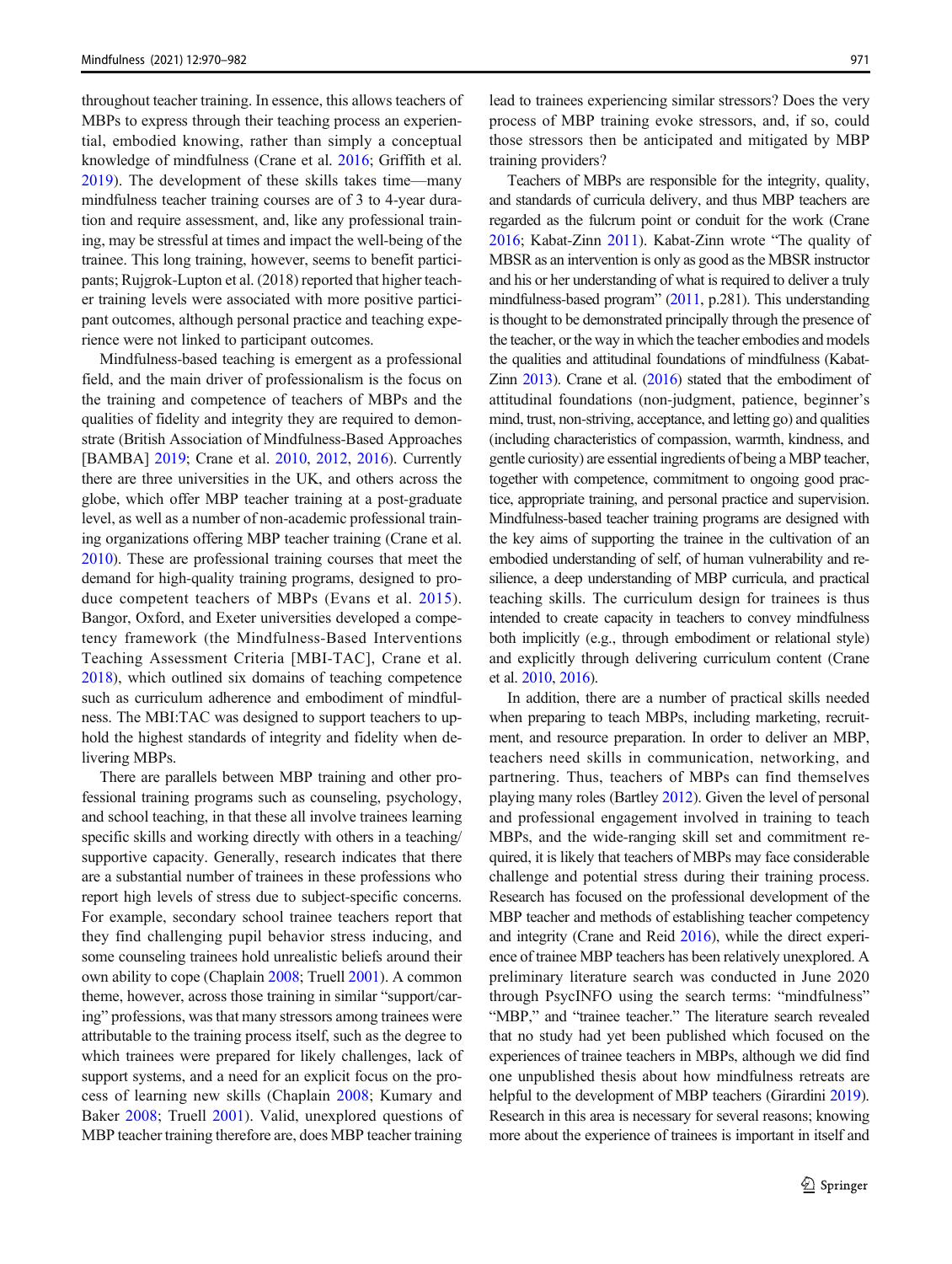may help to identify particular times of vulnerability to stressors during the training process and when teaching their first MBPs. It can also help training organizations refine and develop training curricula, and this in turn may be supportive of the development of trainee MBPs teachers.

Crane [\(2014\)](#page-12-0) has written about the personal tensions that can be experienced when teaching MBPs, and how teachers of MBPs might struggle with concerns about not being good enough to teach and experience crises of confidence, even suffering feelings of inadequacy, shame, anxiety, and feeling like a fraud. Evans et al. [\(2015](#page-12-0)) commented on the lack of confidence and feelings of insecurity experienced by many MBP teachers, and how the deeply challenging work of practicing and teaching mindfulness is impacted further by the requirement of MBPs teachers to support participants to turn towards, and be with, sometimes very challenging mental and physical states. Exposure to vulnerable participants presenting with a range of physical and psychological difficulties could add another layer of challenge for those beginning teaching MBPs, compounded by performance anxiety alongside the stress of completing a rigorous MBPs teacher training program. Mindfulness teacher training, therefore, may subject trainees to multiple stressors.

Some researchers have explored the impact of one-off MBPs for health professional trainees. Rimes and Wingrove ([2011\)](#page-12-0) reported lower levels of stress in clinical psychology trainees who were offered MBPs, while Speeth [\(1982](#page-12-0)) reported that mindfulness fostered protective qualities of self-acceptance, which in turn helped to sustain well-being among psychotherapist trainees. Given that a personal mindfulness practice is a prerequisite and ongoing requirement of MBP teacher training, it may be expected that a mindfulness practice may serve as a protective factor to stressors encountered in the MBPs training process.

Explorations about how trainee teachers of MBPs fare during their training, and how far they draw upon mindfulness to sustain and nourish their well-being during their first foray into teaching MBSR, are not explored as yet in the literature. It was anticipated that this study would lead to greater understanding about the particular stresses experienced by MBPs trainee teachers in the UK and how they manage these stressors. The aims of this study were: 1) to explore the experiences of trainee teachers when teaching their first MBSR courses, and 2) to explore whether a personal mindfulness practice supports trainees when navigating the challenges of teacher training and teaching their first MBSR courses.

Eight participants were interviewed (see Table [1](#page-3-0) for demographic details). Inclusion criteria were: 1) trainee

## Method

## Participants

teachers of MBPs studying on a UK university-based MBPs teacher training course, 2) they had taught (or co-taught) a minimum of one and a maximum of three mindfulnessbased courses (MBSR) to general public populations. This latter criterion was in place to exclude more experienced MBPs teachers who may have had a different experience of teacher training.

Participants were excluded if they were teaching in a National Health Service (NHS) or other clinical settings, or taught MBCT. Teachers delivering MBPs in a healthcare context are often financed through their organizations, and so the stresses and pressures they experience as new teachers are likely to be different. Additionally, those who start teaching MBCT at an early stage of teacher training often have a professional background in CBT and deliver MBCT in their workplace, and so may have a very different experience to those delivering MBSR in community settings. We wanted to keep the sample as homogenous as possible (Braun and Clarke [2013](#page-11-0)) and therefore only recruited teacher-trainees working in community settings who taught MBSR.

#### Procedure

Ethical approval was gained from Bangor University. Gatekeepers from two UK universities which provide postgraduate mindfulness teacher training agreed to distribute recruitment materials directly to their students and on social media pages. Interested participants contacted the first author directly for more information about the study, and were sent the participant information sheet and consent form. If they returned a consent form and met the recruitment criteria, a mutually convenient time for a telephone interview was then arranged via email.

The telephone interviews lasted for up to an hour. The first author began the interview by collecting demographic data on participants (including age, gender, stage of training and number of years practicing mindfulness). The semi-structured interview guide consisted of eight questions and sub-questions and participants were free to reply in their own words. The interview guide drew from the first author's observations of other trainee MBPs teachers' priorities and concerns, as well as aiming to include a range of perspectives which integrated different experiential aspects of stress (Hanley [2002](#page-12-0)). The guide was then constructed and refined in accordance with recommendations on good qualitative interviewing techniques (Braun and Clarke [2013](#page-11-0)). Examples of questions were: What motivated you to want to become a teacher of mindfulness-based programs?; Is there anything you have found particularly challenging, or stressful about starting to teach? The methodology utilized in this study (thematic analysis) has been criticized for limiting participants' free association to the topic under investigation due to the structure and content which is inevitably imposed onto participants thinking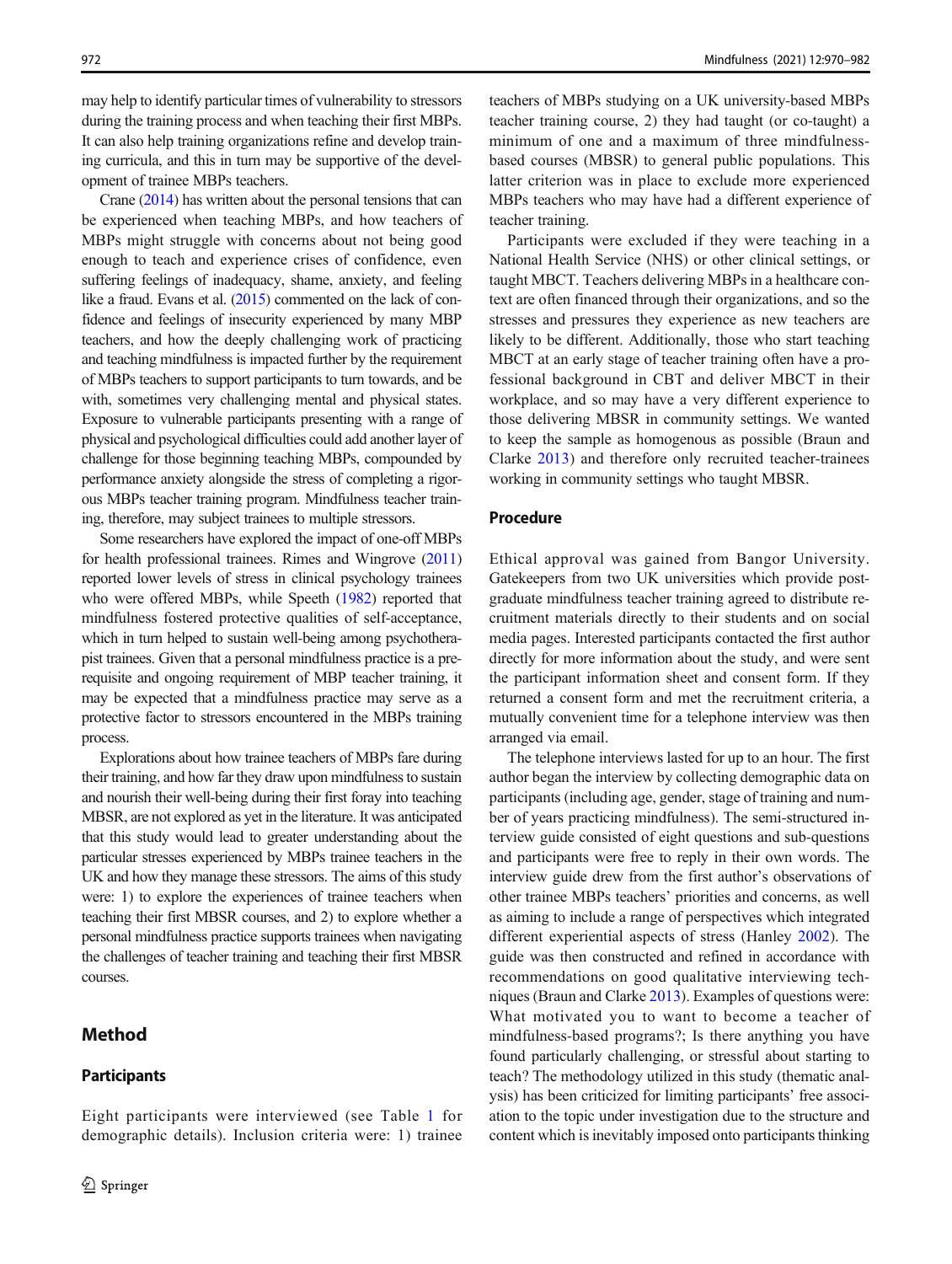<span id="page-3-0"></span>Table 1 Participant demographic

| Table 1 Participant demographic<br>data | Name      | Gender | Age | Training | No. of MBSR<br>courses taught | Years of mindfulness<br>practice |
|-----------------------------------------|-----------|--------|-----|----------|-------------------------------|----------------------------------|
|                                         | Fiona     | Female | 48  | Year 2   | 3                             | 10                               |
|                                         | Abi       | Female | 50  | Year 2   | 2                             | 4                                |
|                                         | Kim       | Female | 53  | Year 2   | 3                             | 6                                |
|                                         | Chris     | Male   | 40  | Year 2   |                               | 10                               |
|                                         | David     | Male   | 52  | Year 2   |                               | 9                                |
|                                         | Mel       | Female | 42  | Year 1   |                               | 5                                |
|                                         | Stephanie | Female | 56  | Year 1   | 3                             | 5                                |
|                                         | Jo        | Female | 63  | Year 2   | 2                             | 5                                |
|                                         |           |        |     |          |                               |                                  |

through the use of an interview agenda (Joffe [2012](#page-12-0)). To address this issue, the first author used the interview guide as a framework and the conversation followed the lead of the participant as far as possible, with the intentions of maximizing the richness of the data, and of adhering to the approach of inductive analysis, in which there is no predetermination about which aspects of the participant account the researcher is particularly interested (Willig [2013\)](#page-12-0).

#### Data Analysis

The authors adhered to the American Psychological Association (APA) reporting standards for qualitative research in psychology (Levitt et al. [2018](#page-12-0)). Qualitative research is concerned with understanding and exploring the ways in which participants make meaning of their personal experience with a focus on participants' own terms of reference, rather than having these imposed by the researcher (Braun and Clarke [2013\)](#page-11-0). Qualitative approaches were therefore considered to be suitable for the purposes of this study as they are appropriate for capturing the quality of participants' lived experience (Allen et al. [2009\)](#page-11-0). Interviews were analyzed using inductive thematic analysis, which is a method that enables the identification of themes and patterns of meaning (or "meaning units," Willig [2013,](#page-12-0) p.61), from the data collected (Braun and Clarke [2006,](#page-11-0) [2013\)](#page-11-0). While there are several varieties of thematic analysis, inductive thematic analysis was considered to be the most appropriate approach for this study as the analysis is grounded in the data, rather than the researcher's analytic preconceptions (Braun and Clarke [2006\)](#page-11-0). This inductive approach was also chosen as this is a new area of study, and we wanted to foreground direct participant experience, rather than our interpretations of their experience. Data was collected via semistructured interviews that were then transcribed verbatim, with any identifying data (e.g., names, details about specific events, places or family members) anonymized during the write-up (Braun and Clarke [2013](#page-11-0)). All participants were given pseudonyms.

Inductive thematic analysis is a process of describing and quantifying phenomena as systematically and objectively as possible, by the categorization of themes that are identified from the data. Interview data was thus systematically analyzed using the six-stage phased method described by Braun and Clarke [\(2006\)](#page-11-0). In keeping with good practice guidelines about conducting qualitative research, the intention was to identify themes that were distinctive and could stand alone, but also which fitted well together to form a coherent overall analysis (Braun and Clarke [2013](#page-11-0); Levitt et al. [2018\)](#page-12-0). Stage one involved the first author familiarizing herself with the data both through the transcription process and multiple readings of the interview transcripts. The second stage involved annotating the data and producing initial codes that aimed to identify the key themes most prevalent in the data. The coding process involved multiple readings of each transcript and highlighting "meaning units" (Willig [2013](#page-12-0), p.61), ideas about which were notated in margins of the transcripts and which formed the basis of the coding frame. In the third stage, as patterns of themes began to cohere into overarching themes and subthemes, codes were collated to form a separate theme table for each interview transcript. Each theme table was scrutinized in order to ensure that the contents were relevant to answering the research questions. During the fourth stage, themes and sub-themes were then revised and refined, and this involved a "recursive" approach, that is going sideways, backwards and forwards across the entire data set, to ensure as far as possible that themes and sub-themes were distinct, relevant and coherent. During the fifth stage some sub-themes were excluded as they were not pertinent to the research question (e.g., interviewees' experiences of running monthly follow-up groups for their MBP 8-week course "graduates") and separate subthemes were collapsed with the intention of making the "story" of the data succinct. A detailed, written analysis of each theme was produced, leading to the production of the final report in the sixth stage, which aimed to validate the most salient points identified during the analysis and produce an account that was concise and compelling (Braun and Clarke [2006,](#page-11-0) [2013](#page-11-0)).

Yardley [\(2000\)](#page-12-0) commented on the importance in qualitative research of transparency and the importance of openly reflecting on any factors that might have affected the analysis.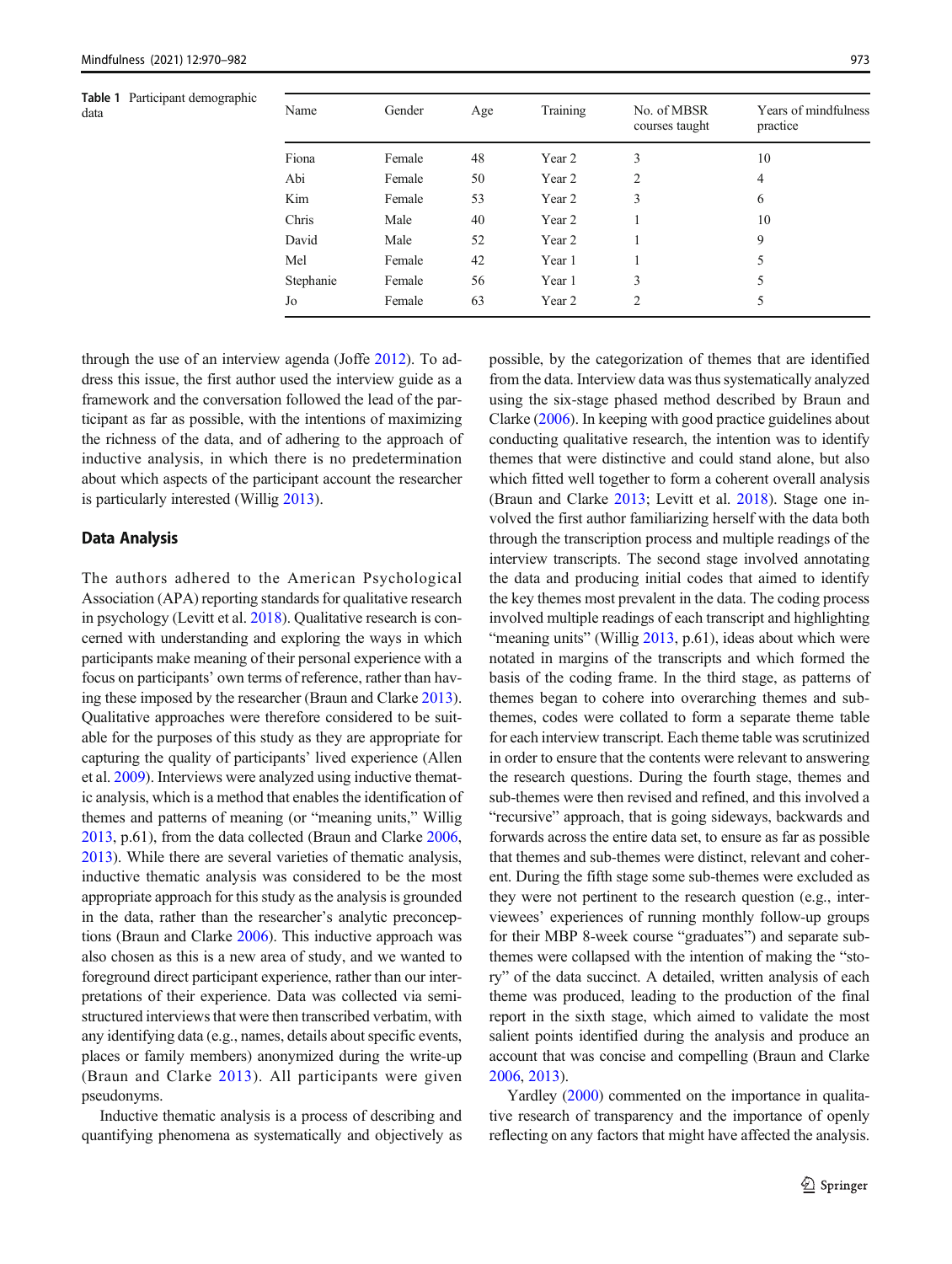The first author's interpretation of the analysis developed by applying a number of recommended checks intended to ensure, as far as possible, the consistency and plausibility of the account (Braun and Clarke [2013](#page-11-0); Levitt et al. 2018). These included keeping a reflective journal, re-reading the interview transcripts after the initial draft of data themes and ensuring that the analysis and data matched each other. In addition, the second author worked closely alongside the first author throughout each stage of the process, checking the different stages of the analysis and the write-up of the identified themes.

# **Results**

Using thematic analysis, the following superordinate themes were identified: motivation to teach; professional challenges; personal challenges; and practicing what they teach. The latter three superordinate themes contained nine subordinate themes between them (see Table 2).

## Superordinate Theme: Motivation to Teach

The majority of participants articulated a strong motivation to teach MBPs to others, which were rooted in the benefits that they had personally gained from practicing mindfulness. Mel said:

[The MBSR course] genuinely like had such a huge impact on me, and it left me with […] a real thirst […] for exploring and finding out more. And it, it touched me in a way that I wasn't expecting, um and it helps you in a really practical way as well […] there was a desire to kind of offer something similar to people.

Having a transformational experience of a mindfulness course led to a desire to deepen one's own mediation practice, alongside a wish to pass on the potential benefit of mindfulness practice to others. Participants had a "Special relationship" with mindfulness and were thus keen to develop their teaching

as an adjunct to their daily work, for personal fulfillment, and for the benefit of future MBPs participants, and beyond. Abi, for example, commented that by teaching MBSR she was "Contributing to society."

This desire to teach and pass on the benefits of mindfulness to others was also linked to an intention about how best to do this. Fiona said: "My job as a facilitator [is] to create this environment where my participants can explore and move to their own wisdom." Chris's intention centered on the importance to him of being "Absolutely authentic about what I'm doing you know and […] I've no interest in, er, pretending or trying to be somebody that I'm not." These intentions seemed to help these participants to ground themselves in the teaching process, and their comments further point to a desire to teach with authenticity and respect for themselves, the MBSR curriculum, and the autonomy of course participants.

## Superordinate Theme: Professional Challenges

Trainees were deeply concerned about how they could offer high-quality teaching with integrity. This included gaining skills, knowledge and understanding; how best to engage in reflective practice; how to get paid (or not); and how best to recruit course participants. The process of beginning to teach enabled participants to begin to understand more fully the responsibility inherent in becoming a MBPs teacher; the time, commitment, and skill this would require long-term; and a growing sense of the range of practical issues that would be need to be addressed each time they taught an MBP. This theme also highlighted issues around the professional status of MBSR teachers, as well as the challenges being faced in the professional field concerning inclusivity and accessibility to courses.

## Subordinate Theme: Getting to Grips with the Curriculum

The challenge of getting to grips with the MBSR curriculum was commented on by over half the participants. Examples

Table 2 Superordinate and subordinate themes

| Superordinate theme        | Subordinate theme                             |  |  |
|----------------------------|-----------------------------------------------|--|--|
| Motivation to teach        |                                               |  |  |
| Professional challenges    | Getting to grips with the curriculum          |  |  |
|                            | The importance of reflection                  |  |  |
|                            | "We offered it for free"                      |  |  |
|                            | Practical issues                              |  |  |
| Personal challenges        | Teaching MBSR is a big commitment             |  |  |
|                            | "Not good enough"                             |  |  |
|                            | Pre-course worries vs. reality                |  |  |
| Practicing what they teach | "It's such rewarding work"                    |  |  |
|                            | Personal practice takes on a new significance |  |  |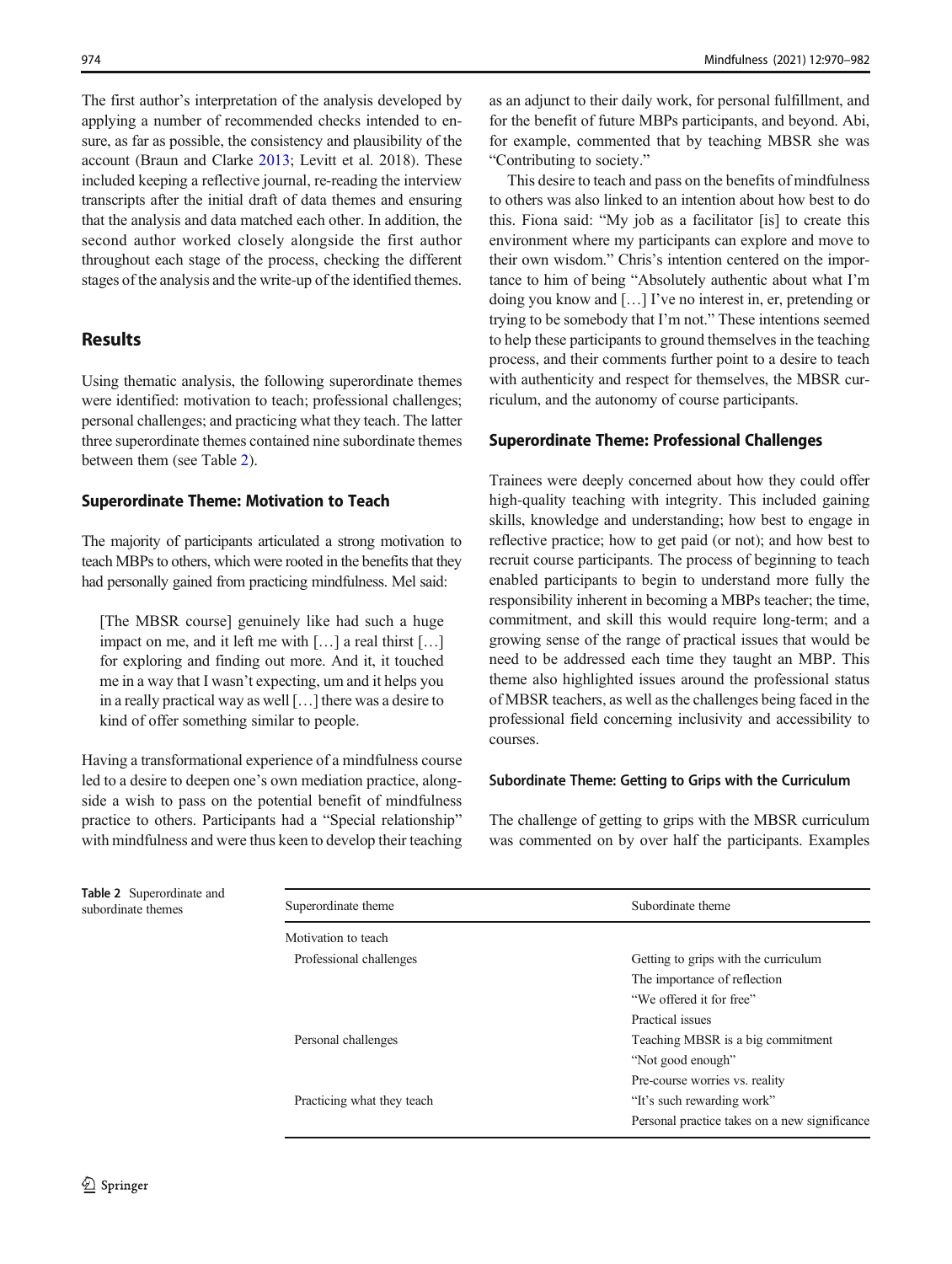included making sense of the "Puzzle" of the 8-week course themes and investing considerable time and effort in order to be clear about session content. As Fiona remarked, "The things that we are actually teaching are incredibly deep and the cultivation of er all these attributes […] could take forever for us." Stephanie said:

The 8-week course is just a start, and most people haven't really fully got it you know, even me with my background […] doing the first 8-week I hadn't really got the depth and the richness of it […] and [as a participant] I've done it three times (laughs).

These comments help to contextualize the task that every new teacher of MBSR faces when required to impart, through the medium of their guidance and teaching, the complexities, subtleties, and nuances of the MBSR curriculum. Fiona was able to resolve the difficulty of feeling potentially overwhelmed by this responsibility by breaking the 8-week course down session by session, and telling herself that she was "Good enough for this 8-week course" which was an important approach for her, "Otherwise I will be crushed with what I should be learning (laughs)."

#### Subordinate Theme: The Importance of Reflection

The majority of participants considered reflective practice to be important because it gave them a means of gaining insight into their teaching practice, which in turn helped them to grow as teachers. Kim found, for example, that reflection helped her to identify a tendency to go into "Conceptual talking, rather than truly, genuinely inquiring into the participants' experiences and let that unfold." This reflection meant that she was noticing how her habitual behavioral patterns could get in the way of allowing appropriate conditions for her participants' exploration of their experience. One participant commented that she was adapting the MBI:TAC as a reflective tool, helping her to gain a deeper understanding of the domains of competence and using this process to improve the quality of her teaching.

A few interviewees commented on the challenge of physically finding time and space to reflect after a teaching session. David remarked that he was making reflective notes on his train journey home after teaching, adding that he found reflection "Challenging […] and whether there's any value in there being [...] somehow more teaching around that [on the university course]." His comment was echoed by Jo, who felt that there was a lack of time for "Gentle reflection" on her training course "Because it's so full on when we're there."

These comments suggest that there may be uncertainties about how to reflect, and that more input on this topic on training courses might be beneficial. Stephanie thought that what she was being asked to do was "Not just reflection, it's

reflexivity, looking about how we interfere with the process, gaining understanding and greater awareness of ourselves." Gaining this degree of perceptual awareness is a skill that requires deep engagement and there was a suggestion from a few participants that they were only able to pay lip service to this process, due to time pressures and a lack of knowledge and skill as to how to engage meaningfully with reflection.

#### Subordinate Theme: We Offered it for Free

Several interviewees remarked that they had been delivering MBSR courses for free, or charging a reduced rate, and some commented that they were not even covering their costs, despite having spent considerable sums of money on training course fees, retreats, and supervision. David remarked "Who can afford to teach? I think that's a big question for us." This comment suggests that training in mindfulness can be an expensive undertaking that is only be accessible to those with the income to afford it. Kim echoed David's remark when she stated:

I'm not doing this to make a living, so I am fortunate enough to be in that position […] I do think it would have been extremely stressful [...] if this was something I needed to do on a commercial basis.

Several interviewees felt that the standard MBSR course was too time-consuming for course participants, or even themselves. Chris commented that "I don't know how viable 8 week courses are, in terms of commitment from myself and a lot of people," and this had resulted in him offering tasters and day courses as an alternative. A few respondents were thinking about adapting MBSR (e.g., to a 4-week version) in the hope that this might make mindfulness teaching more accessible and commercially viable, but were simultaneously struggling with the dilemma this would raise, as making changes would perhaps detract from the ethos and deep learning offered by the standard 8-week MBSR curriculum. Stephanie said: "How do you [teach] in a way that yes is [...] true to MBSR and is true to the research but actually just cuts a little bit of slack?"

Her feeling seemed to be that a shorter course would attract more participants as it would be more accessible for them and therefore more inclusive, but the paradox here was that the course could not then be marketed as MBSR. This remained an unresolved dilemma for several participants.

#### Subordinate Theme: Practical Issues

For several interviewees, recruiting participants to participate in their MBSR courses was a "Tricky" and "Frustrating" experience. As Jo stated, "The most difficult thing that I have found, which has surprised me, is bums on seats." Jo's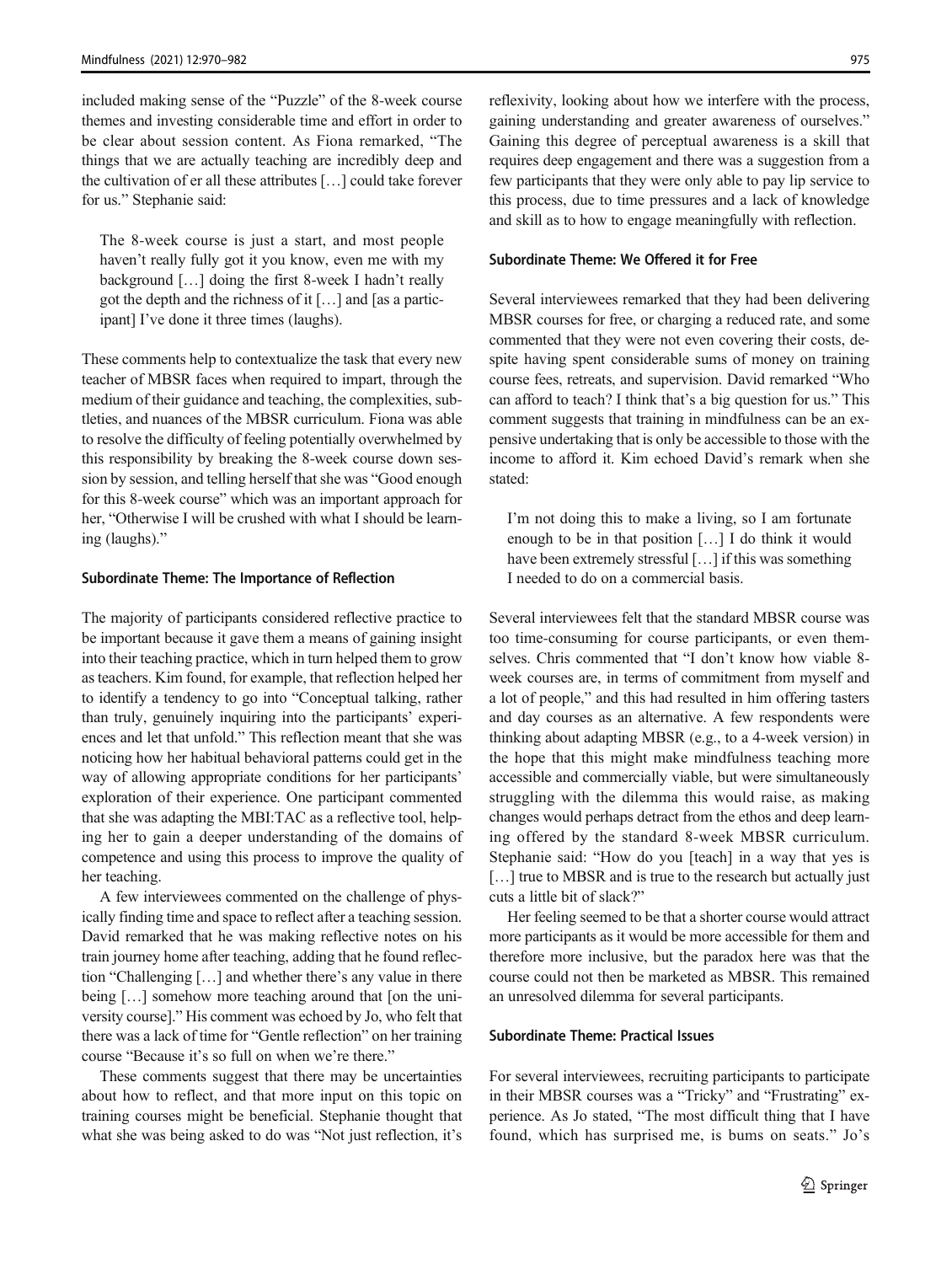surprise suggests that she may have held presumptions about the demand for MBPs in her local area and the ease with which participants could be recruited. Stephanie described driving around for hours in her rural setting, putting up posters:

Just for getting three or four people to sign up, and it's not enough to run the course, so I have to stop. And then, when I try again, half of those have dropped off and then I get another two next time, so I've still only got four or five, you know it's still not enough.

In contrast, Mel and Chris had offered their services to voluntary organizations which recruited on their behalf, so had an easier time recruiting. The interviewees described mixed experiences around recruitment, which were more or less stressful depending on whether they were teaching privately or for established organizations. This suggests that the teaching context in which they found themselves was a contributory factor to stress for some participants, impacted on by the closed-group, linear format of the MBSR course. As Stephanie pointed out, "I didn't think about this beforehand, and I think this is where the frustration builds in, is that actually every eight weeks they go and you've got to start again."

The time, effort, energy and financial costs of recruitment (e.g., advertising, printing, web design), together with its cyclical nature, are significant aspects of MBSR delivery that appeared not to have been fully anticipated by some participants. Addressing these practical, but essential, aspects of delivering MBSR courses added a further layer of complexity and time-demand to the delivery of MBSR courses for participants, especially those for whom recruitment challenges were unexpected.

# Superordinate Theme: Personal Challenges

Participants identified a number of personal challenges as they began teaching. These challenges were mainly of a practical nature - teaching an MBSR course for the first time requires a lot of preparation, time, and effort, as many materials need to be created from scratch (workbooks, audio files, orientation and advertising materials etc.). This initial time-demand lessened with subsequent courses, where preparation materials needed to be tweaked rather than created from scratch. This process of a high upfront time-demand for the first MBSR course was unexpected and stressful for some participants and challenged their organizational abilities. With time, these demands reduced, and they reported that teaching their first few MBSR courses was a rewarding experience which had gone better than anticipated. Participants took their MBP teaching very seriously and were deeply committed to offering MBPs with integrity, knowledge and compassion, and these high standards were often interlinked with anxiety about being a "good" MBPs teacher.

#### Subordinate Theme: Teaching MBSR Is a Big Commitment

The majority of participants commented on the considerable amount of work that was needed to prepare for their first MBSR course, and how challenging it was to commit to the time needed to do this essential work. This included writing and organizing workbooks and handouts, creating lesson plans and making audio recordings of mindfulness practices. David said that he had not quite understood what he was letting himself in for:

You don't really know what's involved um until you're doing it really […] I don't think I'd have envisaged that it would have taken quite so much preparation even after I'd started on the [postgraduate] course, certainly beforehand […] I really couldn't conceive of what was involved.

Comments like these suggest that some participants were not prepared for the amount of work involved in delivering their first mindfulness course, especially when they wanted to do things well, or had a certain standard of delivery in mind. Preparation may have been more time consuming due to the necessarily conscientious attitude of new teachers like Chris, who "Wanted to do a good job."

Finding the time to fit in the preparation and teaching on top of work, family and study was for Mel, "A bit of a stressor […] yeah, a big time-commitment." David noticed that "It's been quite challenging for my wife and I. We haven't spent as much time together, and so it's working out how to make more time for us and make those times special if you like." These comments hint at the wider sacrifices regarding work and family time that these new teachers made in order to commit to teaching MBPs.

There was, however, a benefit to this investment of time and effort, as the initial work of gathering materials could then be used for subsequent classes. Abi echoed the experience of several participants when she said "Obviously the second time around it's much more about fine tuning and just improving the existing material." Despite finding the preparatory phase stressful, Mel stated that it "Was an enjoyable experience as well […] because I learned quite a lot by doing that actually." This ability to see a positive side to stressful experiences was an attitude that pervaded the commentary of the majority of participants during the interviews, indicating qualities of resilience, a willingness to use the opportunity to learn and grow, and an ability to see the whole experience from a wider perspective.

#### Subordinate Theme: "Not Good Enough"

Participants reported feeling anxious about their ability to teach an MBSR course, which seemed to peak before and around the first MBSR course they taught. Chris said he was nervous about teaching due to his uncertainties about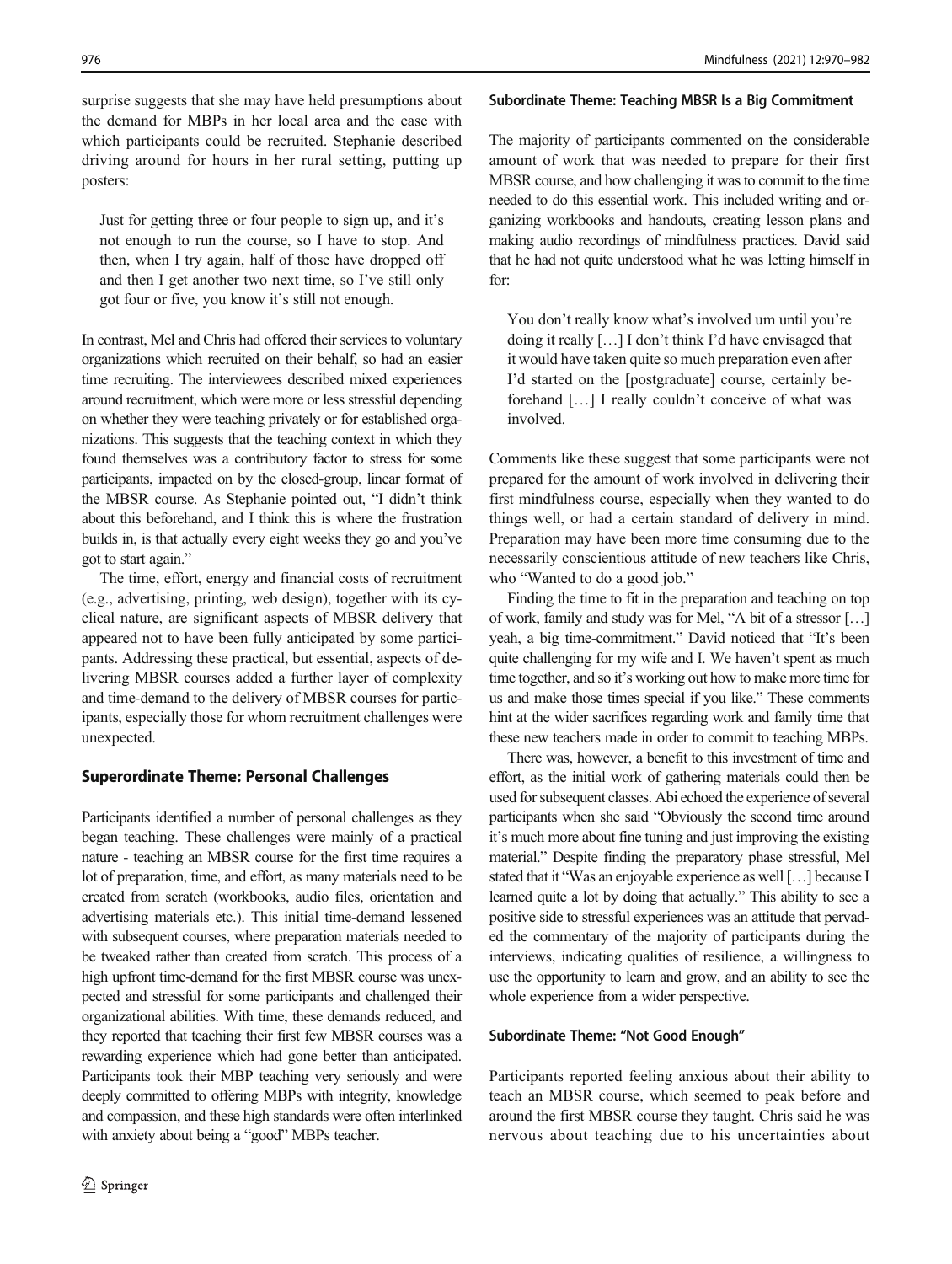"Knowing MBSR as well as I would like." Participants held themselves to high standards and took the responsibility of teaching seriously. Fiona, for example, spoke of her fear about not being good enough:

My knowledge is not good enough, um, I am not connected with these people, er, I am not empathetic enough, I am not sympathetic enough, I am not compassionate enough […] so you know all these questions actually go round in my mind.

Another pitfall mentioned by several participants was being selfjudgmental about their teaching and feeling awkward and frustrated when things did not go as well as hoped, or when something was forgotten. For Kim, "It is the inquiry part where I become extremely judgmental of myself and I feel as if I'm right at the beginning." Jo articulated the commonly expressed experience of having to face up to and experience personal vulnerabilities: "I think we do judge ourselves harshly, and we set such high [standards] [...] it brings us up to you know in close contact with a certain amount of suffering and our own vulnerability around performing […] and responsibility."

These comments indicate the very human vulnerabilities of self-doubt, fear, worry and self-judgment that can be experienced by new teachers of MBPs, who - as neophytes - naturally have anxieties and concerns about their abilities.

#### Subordinate Theme: Pre-Course Worries vs. Reality

Any misgivings, worries, and self-doubt experienced by participants were somewhat quelled by the reality of the teaching experience, which went more smoothly, easily, and enjoyably than anticipated for all participants. Despite the challenges mentioned above, Chris found that teaching his first course was a "Fantastic experience" and Mel said that "It went really well, I mean much better than I was expecting." Pre-course worries about potentially "Tricky" group members, or not being able to guide practices well, were unfounded in reality.

Interestingly, not one of the participants interviewed for this study talked about their actual teaching experience in a negative way, despite being asked an open question about how they had found their teaching so far. This could be because the experience was not negative, or because the participants were mindfully skilled at negotiating challenge and difficulty and able to bring an attitude of openness to their experiences, as well as a willingness to learn from them, so any negative events were seen as part of the learning process.

#### Superordinate Theme: Practicing What They Teach

All participants said they found teaching MBSR intrinsically rewarding, although it was not without its challenges. They described how they used their personal practice as a support

for their teaching and their well-being, to the extent that personal practice took on a new significance. In particular, the notion and practice of "embodiment" (which has been defined as a unified mind/body present-moment awareness, informed by attitudes of compassion and kindness, which infuses the ways in which we think, speak, act and relate to others [Feldman and Kuyken [2019\]](#page-12-0)) during teaching helped participants meet difficult moments in class, and also acted as a reliable support throughout the process.

#### Subordinate Theme: "It's Such Rewarding Work"

All the participants in the study commented on how they found teaching MBPs a rewarding experience. Abi, for example, said:

I have absolutely loved it! Just […] that sense of the group as it starts to bond, and people opening up, seeing people develop [and] begin to notice their patterns, and it feels really […] a privilege to facilitate that, so I do find it a joyful thing to do.

Other interviewees echoed this remark, commenting on the joy they felt, particularly when noticing changes in their course participants. Chris noticed how participants "Looked more relaxed and more at ease," Stephanie enjoyed "Seeing them moving and growing and changing," and Kim commented how "When I see them express […] that some big 'aha' has happened to them, that really brings me joy." Stephanie remarked on the vulnerability and courage that she observed in her course participants:

I'm always touched by um how vulnerable and courageous people need to be to do this work. It's not an easy thing to do, to lift the bonnet and to be looking at all of our processes, especially in a group situation with a bunch of strangers, so I'm always moved by […] what people will do, and […] that brings me joy.

Jo summed up these experiences by stating "It's such rewarding work." These comments suggest that these interviewees experienced a real "Feel-good" factor when observing the transformation of their course participants, bringing them a sense of personal satisfaction. This sense of worthwhile work may have helped to mitigate the aforementioned difficulties of financing and organizing courses that participants had experienced.

# Subordinate Theme: Personal Practice Takes on a New **Significance**

The majority of participants commented on an enhanced relationship to their personal mindfulness practice since starting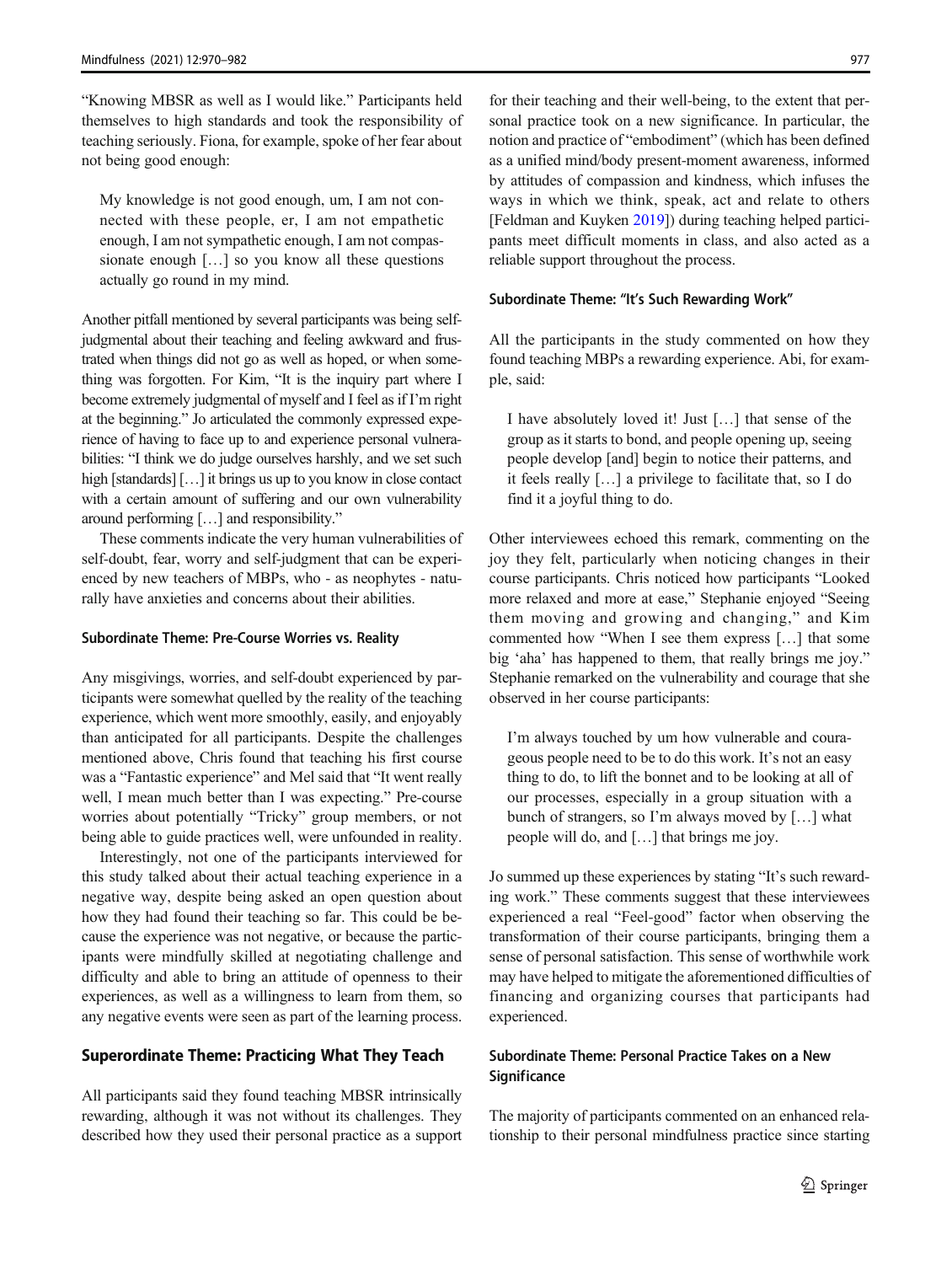teaching, and this manifested in a number of ways. David found that, "If I'm feeling nervous or apprehensive in interactions with participants," he could deliberately bring these challenges from his teaching experience into his loving-kindness meditation practice at home, which for him was particularly helpful. Chris felt that he had become "More understanding of myself than maybe I would have been originally" and attributed this to the development of his practice. Fiona, who had a long meditation practice, had found that "I sometimes touch my inner wisdom [when practicing] but not always, so I have to be patient with myself so that I can be patient […] with participants." This comment gives a clear example of how practice can cultivate an ever-deepening relationship to the self, and how new teachers like Fiona could draw on their practice, not only as a means of personal support, but also as a means of developing the relational aspects of teaching through a shared understanding of the challenges and benefits of practice.

The majority of participants were also able to give examples of how, during teaching, they were able to experience connection to their practice through embodiment. For Jo:

My personal practice gives me trust in the process; trust, so that […] embodying that I suppose could be potent for the participants, because if I have trust in the process then they are more likely to be able to trust it in the face of difficult challenges.

This "Trust in the process" could be in reference to the ongoing cultivation of embodiment that most interviewees described drawing upon when meeting difficult moments—the process of "turning towards" their struggles with the unwanted (whether a thought, feeling or body sensation). This seemed to be a very supportive way for them of managing the "Little bumps" that occurred during teaching. Jo noted that "When those moments of difficulty […] come up, or fear might be there, or that overburdening responsibility, then having that capacity to drop into what's going on for myself is underpinned by my regular practice, my daily practice." Mel noticed a tendency to lean forward during moments of tension, and so used her awareness to pause and relax: "I was also kind of really delighted as well inside, going 'oh well look, look, you noticed in the moment!' (laughs)." Her laughter suggests that she was able to bring a light and playful quality of attention to her experience.

These comments draw attention to the significance and importance that the participants placed on their embodiment of their personal practice during the process of teaching. As such it suggested that personal practice was, to use Jo's word, the "Bedrock" for their teaching practice and an essential support when negotiating moments of challenge during teaching sessions. Participants' comments also indicated that the process of developing as an MBP teacher deepened their

mindfulness practice and brought them into more intimate contact with the attitudinal foundations of mindfulness (e.g., non-judging, trust, patience). They found opportunities within the teaching challenges, such as a deepening patience (Fiona) and an increase in "turning towards" tension (Mel), because they were aiming to embody mindfulness and "practice what they teach." This suggests personal mindfulness practice and training in the delivery of MBPs may exist in a symbiotic relationship.

# **Discussion**

This study aimed to explore the experiences of MBP trainees' teaching their first MBSR courses, the ways in which they negotiated any challenges, and what role their mindfulness practice played during this process. A deep and ongoing commitment to teaching MBPs to the best of their ability was threaded throughout their accounts, and key findings were: that trainee teachers only understood the amount of time, effort and commitment needed to deliver MBSR once they had to do this themselves; there were concerns about whether trainees could adapt MBSR; skills in how to reflect on teaching experience may be underdeveloped; and trainee teachers do indeed practice what they teach, and use their personal mindfulness practice as a deep source of personal support. The key findings will be explored in turn below.

# Trainee Teachers Under-estimated the Amount of Time, Effort, and Commitment Needed to Deliver MBSR

The majority of participants commented on how challenging they had found the practicalities of preparing to teach their first MBSR courses, and how they were somewhat taken aback by the amount of time, effort, cost, and commitment this involved. The implication here was that they had not fully anticipated the workload of this stage of the process, nor the impact this might have on their daily lives and close relationships. Recent research concerned with issues related to teacher preparedness to teach has focused on the importance of teacher competency and integrity (Crane et al. [2010](#page-12-0); Crane et al. [2012;](#page-12-0) Crane et al. [2016\)](#page-12-0). While the data suggest that participants had gained (or were gaining) much of great value from their training programs, equally it appeared that more input was needed around the practicalities involved in putting their learning and experience into operation. This suggests that more emphasis on the practical realities of what trainees might be facing as first-time teachers might help with their preparation (along the lines of "forewarned is forearmed") and the inclusion of some additional content around this area in training course curricula would be welcomed by trainees. Once participants had developed their materials for teaching, this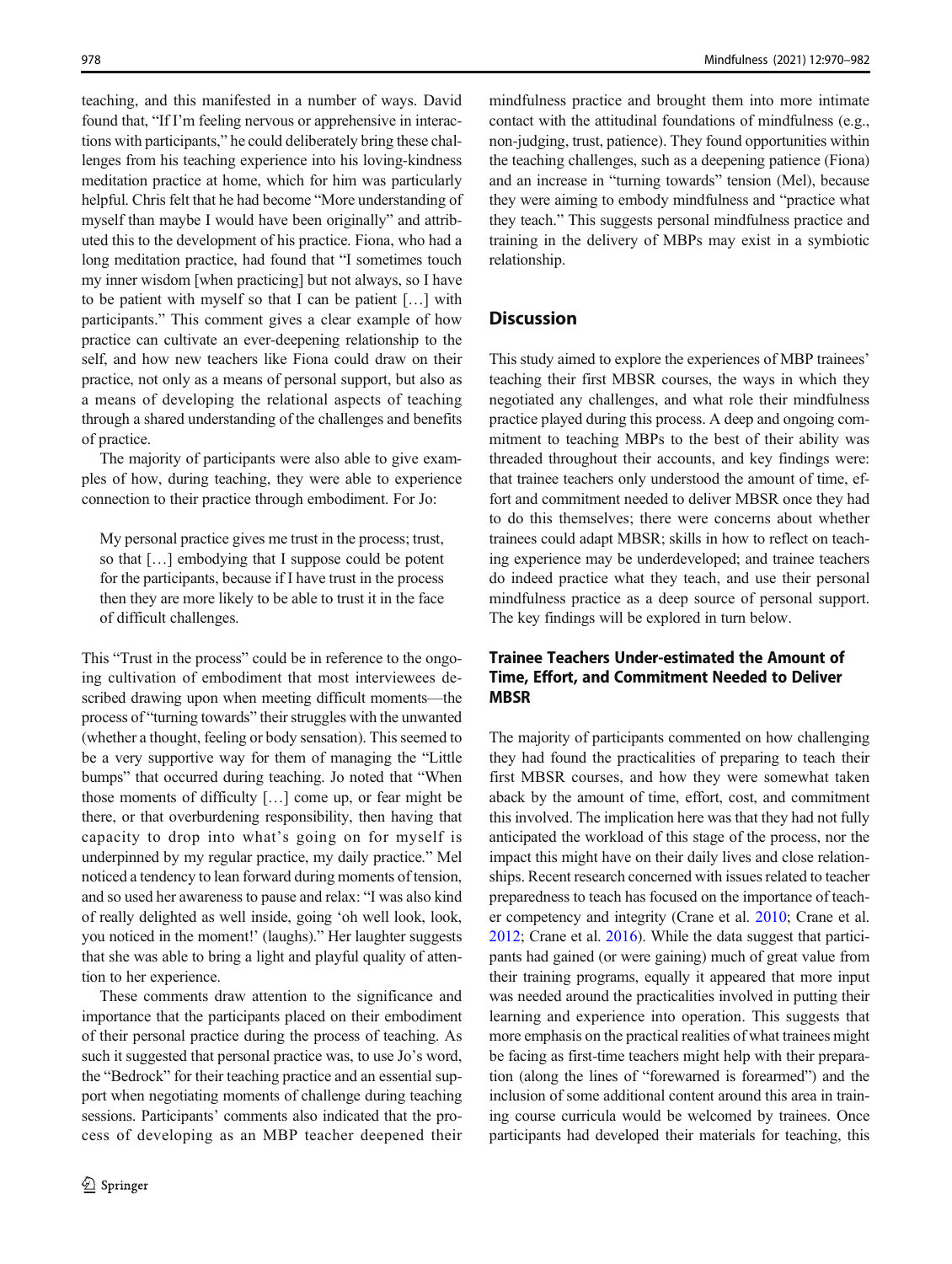workload dropped considerably as they could reuse their materials for future courses.

Recruitment to MBSR courses was an ongoing challenge for those who taught privately, although those who were teaching for voluntary organizations, for example, did not have recruitment issues. The findings suggest that not having a direct source from which to recruit MBP participants can be a contributory factor to stress. Several participants also mentioned that they were unable to make enough money from teaching courses and would struggle to provide courses on a "commercial basis." This could lead to various implications for teaching MBSR in non-clinical settings, such as MBP teacher training and teaching only being available to those who can afford to do so, which could lead to inclusivity and diversity issues, such as MBP teachers as a whole being unrepresentative of general public populations. This latter issue is not unique to MBP teacher training, and is similar to inclusively and diversity issues highlighted in psychology training as a whole (e.g., Callahan et al. [2018](#page-11-0)).

## Concerns About the Format of MBSR

Although fewer than half of the participants expressed concerns about the feasibility of offering an 8-week format of MBSR to the public, nevertheless the conversations around this topic took up a reasonable portion of the interviews of those that did. The findings from the study suggest that these concerns were linked to the direct experience of participants of the demands that it was felt teaching MBSR made on the teacher's time, and the demands that attending a full 8-week course made on course participants, which together made recruitment difficult and teaching onerous. It was felt that prospective participants were not enrolling on MBPs because they were time-poor, and this consequently led the study interviewees to consider changing the MBSR format to shorter, and therefore possibly more accessible, formats.

This generates a potential difficulty, as the evidence base is largely built upon standard 8-week MBPs (Dimidjian and Segal [2015;](#page-12-0) Kuyken et al. [2016](#page-12-0)), and participants were fully aware of this tension between practicalities and integrity. MBPs offer an approach to living that enable individuals to become more aware of habits of thought and functioning in order to facilitate an increased ability to take care of themselves in the context of how things really are, and as such offer individuals an invitation to develop skills in making wiser choices about how best to respond to the vagaries of everyday life (Segal et al. [2013](#page-12-0)). The MBSR course is designed to allow participants to embed complex concepts and digest what is in essence a radical change in accommodating difficulty and suffering in everyday life and, if all goes well, to begin to experience the benefits. This all takes time and is a process that, perhaps, cannot be rushed. Kabat-Zinn [\(2013](#page-12-0)) has commented on how participating in MBPs requires people

to re-arrange their schedules and priorities, and how this can initially increase stress in the short term. Mindfulness training is therefore not a "quick fix." The fact that trainee teachers were open about this dilemma was encouraging and a testament to their knowledge of MBPs, as none had acted on this perceived pressure to offer shorter courses precisely because they did not want to "dilute" MBSR. This was an area of tension that seemed to arise from their direct experience of the difficulty of recruiting participants and finding that MBSR teaching was more time-consuming than anticipated. Participants were holding firm among perceived pressures to shorten the course and shared the concerns of some commentators that the alteration of MBP formats could risk spreading diluted, simplified versions of MBPs into the world (Commellato and Giommi [2016](#page-12-0); Feldman and Kuyken [2019](#page-12-0)). As mindfulness teaching is an emergent profession (Crane [2016\)](#page-12-0) this important issue suggests that new teachers might be vulnerable to certain pressures once out in the real world of teaching, and may well benefit from further dialog on their training courses about these sorts of professional pressures. If trainers can thus anticipate that some trainees may feel pressured to shorten courses due to time demands and difficulty recruiting during their first forays into teaching, then this pressure and ways to mitigate it can be made explicit before and during the training process. For example, these recruitment and workload issues could be brought to the fore in MBPs training, alongside reassurances that the workload associated with delivering a course will reduce as trainees gain teaching experience.

## Skills in How to Reflect on Teaching Experience May Be Underdeveloped

Some participants felt that they wanted more opportunities to develop their reflective skills on their training course. Participants acknowledged the value of reflection as a process that could deepen engagement with learning and afford insight into their teaching practice, but some were uncertain how to develop their reflective skills.

The processes of reflection that were being utilized by the participants in the study included making notes after sessions, using supervision as a reflective space, or using the MBI:TAC as a framework for reflection (Crane et al. [2018\)](#page-12-0). Reflection is an area that might be worthy of increased focus on MBP training courses, as the theme of self-awareness and reflection is regarded as crucial for the development of resilience and relational depth in the helping professions, as well as a means by which practitioners can better understand the significance and impact of their personal beliefs, attitudes and values in the helping space (British Association for Counselling and Psychotherapy [BACP] [2018](#page-11-0); Krasner [2016](#page-12-0)). As one participant in the study commented, however, there was a lack of time for "Gentle reflection" on her university training course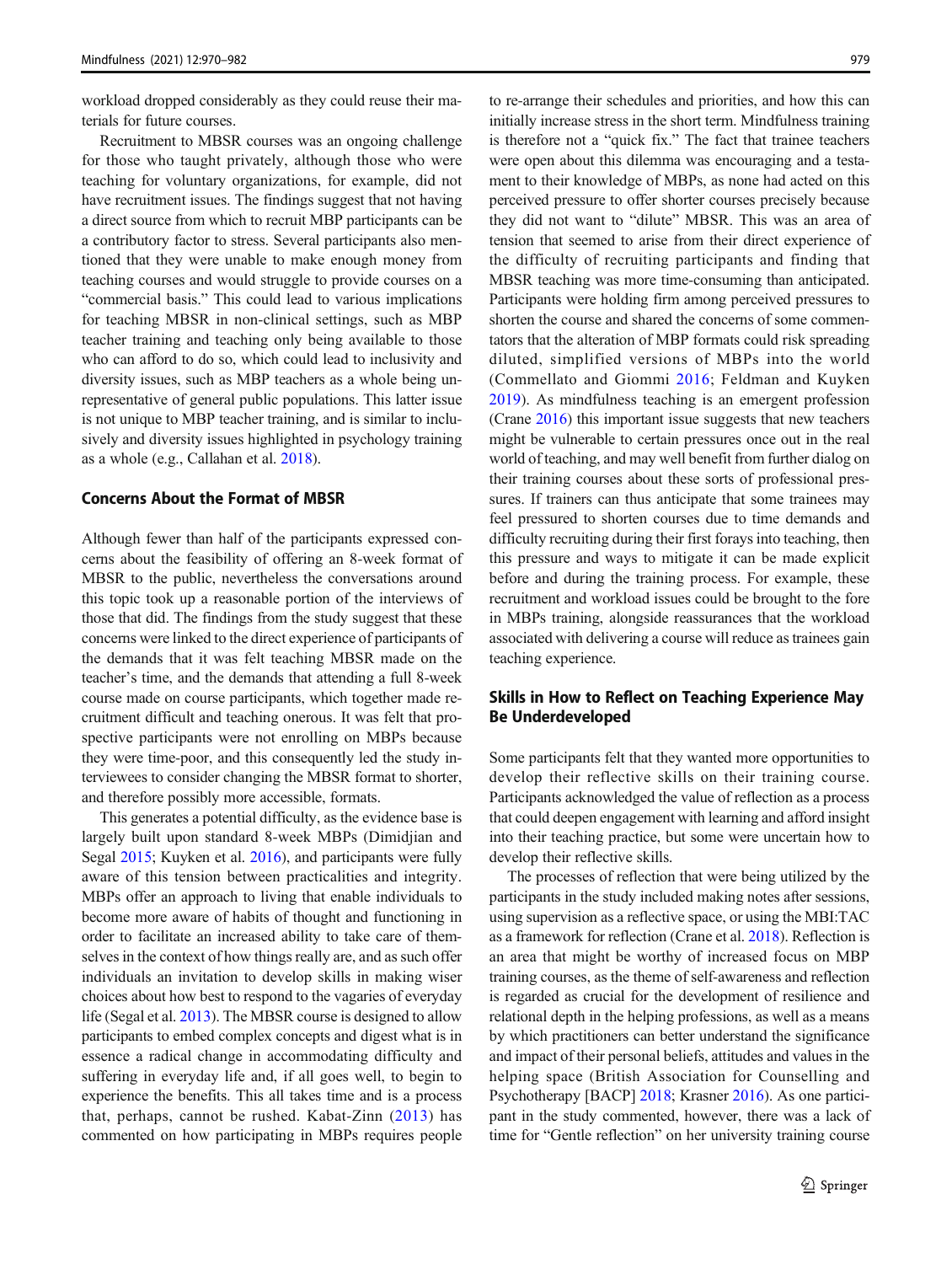"Because it's so full on when we're there." There have been some recent field developments around reflective practice for MBPs which may assist with this issue; a reflective version of the MBI:TAC has been developed, called the Mindfulness-Based Interventions: Teaching and Learning Companion (MBI:TLC: Griffith et al. [2020\)](#page-12-0). This tool offers MBPs trainees a standard framework for reflecting on their MBP teaching practice, and thus may enable reflective practice to be brought more formally into teacher training programs.

### Trainee Teachers Do Practice What They Teach

It had been anticipated that new teachers of MBPs would report a struggle with self-doubt and lack of confidence (Crane [2014;](#page-12-0) Evans et al. [2015\)](#page-12-0), but this appeared not to be the experience of the participants interviewed for this study. Although participants did discuss having to negotiate their vulnerabilities, they did not seem to be overwhelmed by preteaching nerves or anxieties. Instead, the responses of the majority of participants in the study seemed to suggest that they were approaching their teaching responsibilities with a sense of equanimity and perspective that appeared to protect them from being destructively harsh and critical of themselves. Participants' comments suggested that they were instead focused on using their experiences to learn and engage deeply with the processes of teaching, including caring for their course participants by delivering a quality course, and deepening their knowledge and understanding of the curriculum content. The overall impression was that they had found their teaching experiences to be enjoyable and rewarding.

The findings of the study provide evidence that trainee teachers did indeed practice what they were teaching, and this seemed to be a crucial factor which enabled them to support themselves when navigating their personal vulnerabilities and the practical challenges that they were facing. The support of their personal practice may also explain how a number of participants found that the actual teaching was easier than expected. The majority of participants commented on how they experienced their personal mindfulness practice as an integral component of their teaching, for example by helping them feel grounded, trusting, and compassionate about their own experience, and in particular how their experience of embodiment helped them tune into, and negotiate, moments of challenge and difficulty when teaching (Crane [2009](#page-12-0); Woods [2016\)](#page-12-0). This finding is in line with previous research and pedagogical models (Griffith et al. [2019;](#page-12-0) van Aalderen et al. [2014\)](#page-12-0) which emphasize the importance of a personal mindfulness practice, both as the principal means through which teachers model mindfulness in class, and in fostering a sense of equality between themselves and their course participants, characterized by their shared relationship with practice.

The foundation of a well-established mindfulness practice, in which the attitudinal qualities (Kabat-Zinn [2013](#page-12-0)) are wellembedded as a way of being, may further explain the ability with

which the participants in this study were able to manage many of their challenges. Through a personal mindfulness practice of some years, they had experience in turning towards difficulty and had developed skills around managing their reactivity (Segal et al. [2013\)](#page-12-0). An example of this would be the skill of "decentering" or being able to step back from challenging thoughts and emotions and perceive them as passing mental events that do not necessarily reflect reality (Crane [2009](#page-12-0)). This study therefore offers tentative evidence of the symbiotic relationship between mindfulness teaching and practice.

#### Limitations and Future Research

Qualitative research methods, such as thematic analysis, are generally associated with smaller sample sizes (Braun and Clarke [2013\)](#page-11-0). Although the number of participants interviewed was in keeping with recommendations for a small-scale study, the data pertain to a particular context and as such cannot claim to be generalizable to wider contexts. Similarly, despite attempts to recruit from two training institutions, participants were receiving training from the same university, which meant that the study lacked in diversity of participant training experience which may have impacted the ecological validity of the study (Braun and Clarke [2013\)](#page-11-0). It is also important to note that the focus and emphasis on the development of reflective skills might be different in other institutions or other training pathways. Although all the participants were in the early stages of their teaching, there were still differences in the numbers of courses they had taught (ranging from one to three), and length of time participants had a personal practice of mindfulness (range 4–10 years), so this may have led to different interpretations of experience (van Aalderen et al. [2014\)](#page-12-0). That said, these differences did not appear to impact results: for example, similar responses about integrating practice into their teaching could be found among trainees with differing lengths of practice, consistent with research that found that length of the MBP teacher's practice did not influence participant outcomes (Ruijgrok-Lupton et al. [2018\)](#page-12-0).

A challenging consideration for the first author was the need to hold her awareness of her insider position, that is, knowing that she had a shared identity with participants due to having studied on the same training course at the same institution as the participants (Braun and Clarke [2013\)](#page-11-0). An important factor that helped the first author develop a neutral stance was her own teaching context, which was different from the participants (i.e., teaching MBCT in an NHS setting). Being unfamiliar with the challenge of delivering MBSR in general public settings meant that she was able to be make fewer assumptions about similarities of experience and bring genuine curiosity and impartiality to her investigation into the early teaching experiences of the participants in this study.

The first author was further aware that her prior relationship with four of the participants as a fellow student may have influenced the interview process. To protect against potential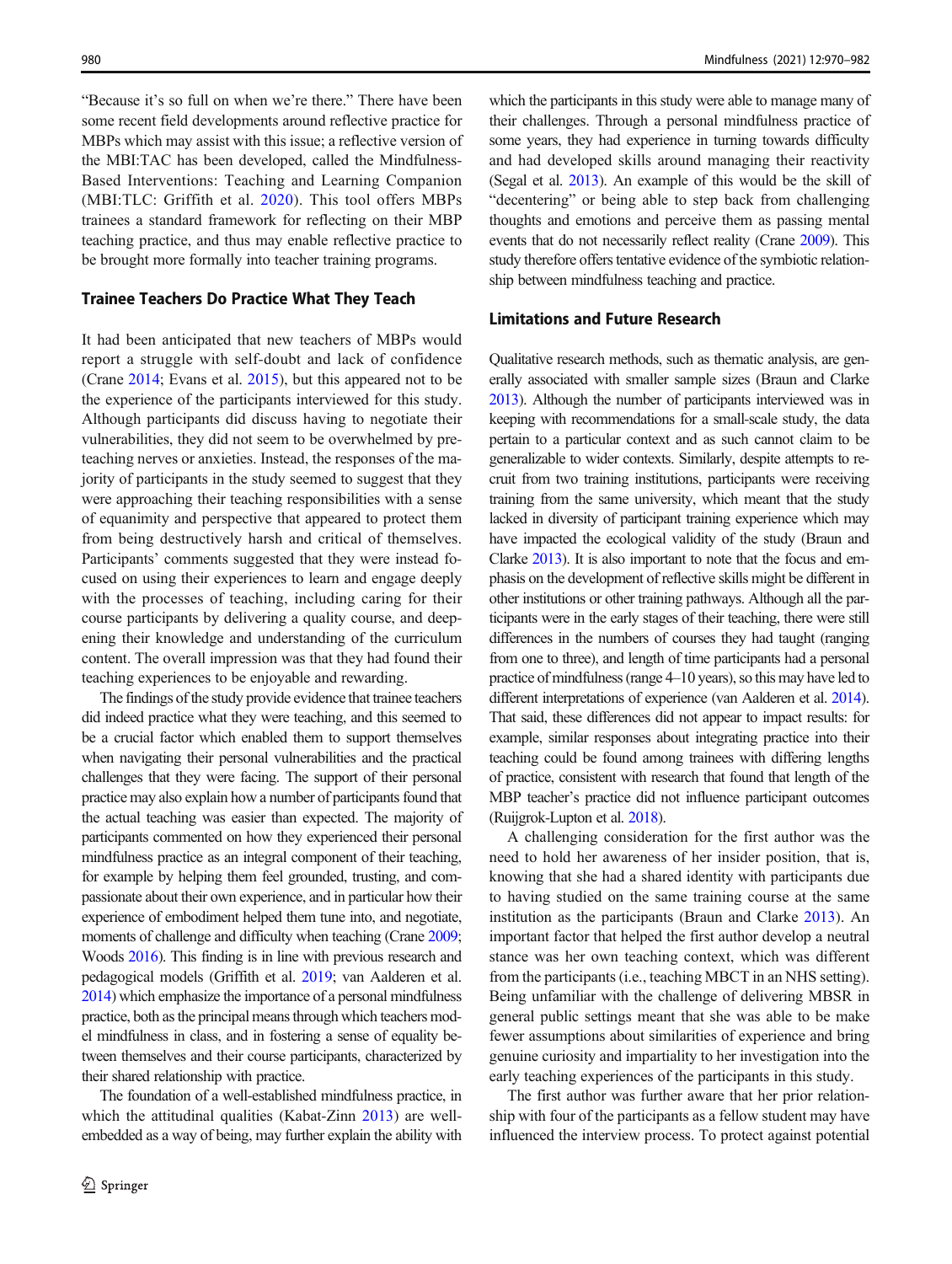<span id="page-11-0"></span>bias, an effort was made to be consistent and impartial during interviews. This was established during the interviews themselves by setting up a time boundary of up to 1 h for each interview and also agreeing with all interviewees that the interview schedule would provide a frame of reference in order to give structure and consistency to, and across, the interviews. Setting boundaries helped to maintain the focus for the interview and also helped to avoid lapsing into more informal conversation. Additionally, for data analysis, the first author kept a reflexive diary which helped navigate the dual role of researcher and acquaintance of four of the participants, acknowledging that this subjectivity is an unavoidable part of the research encounter which needed exploration. This approach seemed to create appropriate conditions for approaching the interviews and the data analysis, while keeping the inductive approach at the fore.

Exploring the experiences of new teachers of MBPs appears to be a relatively new area for research and one that could benefit from further investigation. Future research could profit from investigating the early teaching experiences of teachers from a wider range of teacher training institutions and teacher training pathways in order to extend the focus of the research base and add further insight into the experiences of these teachers of MBPs. Future research that explores and compares the subjective experiences of both novice and established teachers of MBPs could also serve as a complement to existing research into teacher competency and integrity, perhaps adding an additional dimension to the existing literature base on teacher training and teacher experience and further enhance our knowledge and understanding about the wider role of the MBP teacher. It may also be useful to investigate further around the impact of new and more experienced teachers on their participants, building on the research by Ruijgrok-Lupton et al. [\(2018\)](#page-12-0).

Future research could also help to offer insights into the similarities and differences between the teaching contexts of those offering MBPs independently, those working for voluntary organizations and those who work for large, publicly funded organizations like the NHS. This study was conducted in the UK and it may be that MBPs training approaches may vary across different countries and cultural contexts, although to our knowledge there is no clear divide between MBPs teacher training in the UK and elsewhere in the world, as teacher training programs draw upon similar pedagogical sources. Broadening the research area to different countries and contexts may generate a greater understanding of the challenges of working in each of these contexts, and could therefore serve to better anticipate some of the pressures that new teachers of MBPs face, especially in the initial phase of their teaching careers.

Acknowledgments Thanks and appreciation are owed to the study participants who so kindly agreed to be interviewed, and for the generous manner in which they shared so much about their experiences as new teachers.

Author Contributions AB: designed and conducted the study and analysis, and wrote the first version of the manuscript: KN: was supervisor of the first author in the conduct of the research and analysis: GMG: revised and edited the original manuscript for publication. All authors edited and approved the submitted article

#### Compliance with Ethical Standards

Conflict of Interest AB declares that they have no conflict of interest. KN declares that they have no conflict of interest. GMG is director of a postgraduate program which trains mindfulness-based program teachers.

Ethical Approval All procedures performed in studies involving human participants were in accordance with the ethical standards of the institutional and/or national research committee and with the 1964 Helsinki declaration and its later amendments or comparable ethical standards.

Informed Consent Informed consent was obtained from all individual participants included in the study.

Open Access This article is licensed under a Creative Commons Attribution 4.0 International License, which permits use, sharing, adaptation, distribution and reproduction in any medium or format, as long as you give appropriate credit to the original author(s) and the source, provide a link to the Creative Commons licence, and indicate if changes were made. The images or other third party material in this article are included in the article's Creative Commons licence, unless indicated otherwise in a credit line to the material. If material is not included in the article's Creative Commons licence and your intended use is not permitted by statutory regulation or exceeds the permitted use, you will need to obtain permission directly from the copyright holder. To view a copy of this licence, visit [http://creativecommons.org/licenses/by/4.0/](https://doi.org/).

## References

- Allen, M., Bromley, A., Kuyken, W., & Sonnenberg, S. J. (2009). Participants' experiences of mindfulness-based cognitive therapy: "It changed me in just about every way possible". Behavioural and Cognitive Psychotherapy, 37(4), 413–430.
- BAMBA (2019). British Association for Mindfulness-Based Approaches. [https://bamba.org.uk/.](https://bamba.org.uk/)
- Bartley, T. (2012). Mindfulness-based cognitive therapy for cancer. Wiley-Blackwell.
- Brandsma, R. (2017). The mindfulness-teaching guide: Essential skills and competencies for teaching mindfulness-based interventions. New Harbinger.
- Braun, V., & Clarke, V. (2006). Using thematic analysis in psychology. Qualitative Research in Psychology, 3(2), 77–101.
- Braun, V., & Clarke, V. (2013). Successful qualitative research: A practical guide for beginners. Sage.
- British Association for Counselling and Psychotherapy. (2018). The ethical framework for the counselling professions. [https://bacp.co.uk.](https://bacp.co.uk)
- Callahan, J. L., Smotherman, J. M., Dziurzynski, K. E., Love, P. K., Kilmer, E. D., Niemann, Y. F., & Ruggero, C. J. (2018). Diversity in the professional psychology training-to-workforce pipeline: Results from doctoral psychology student population data. Training and Education in Professional Psychology, 12(4), 273– 285. [https://doi.org/10.1037/tep0000203.](https://doi.org/10.1037/tep0000203)